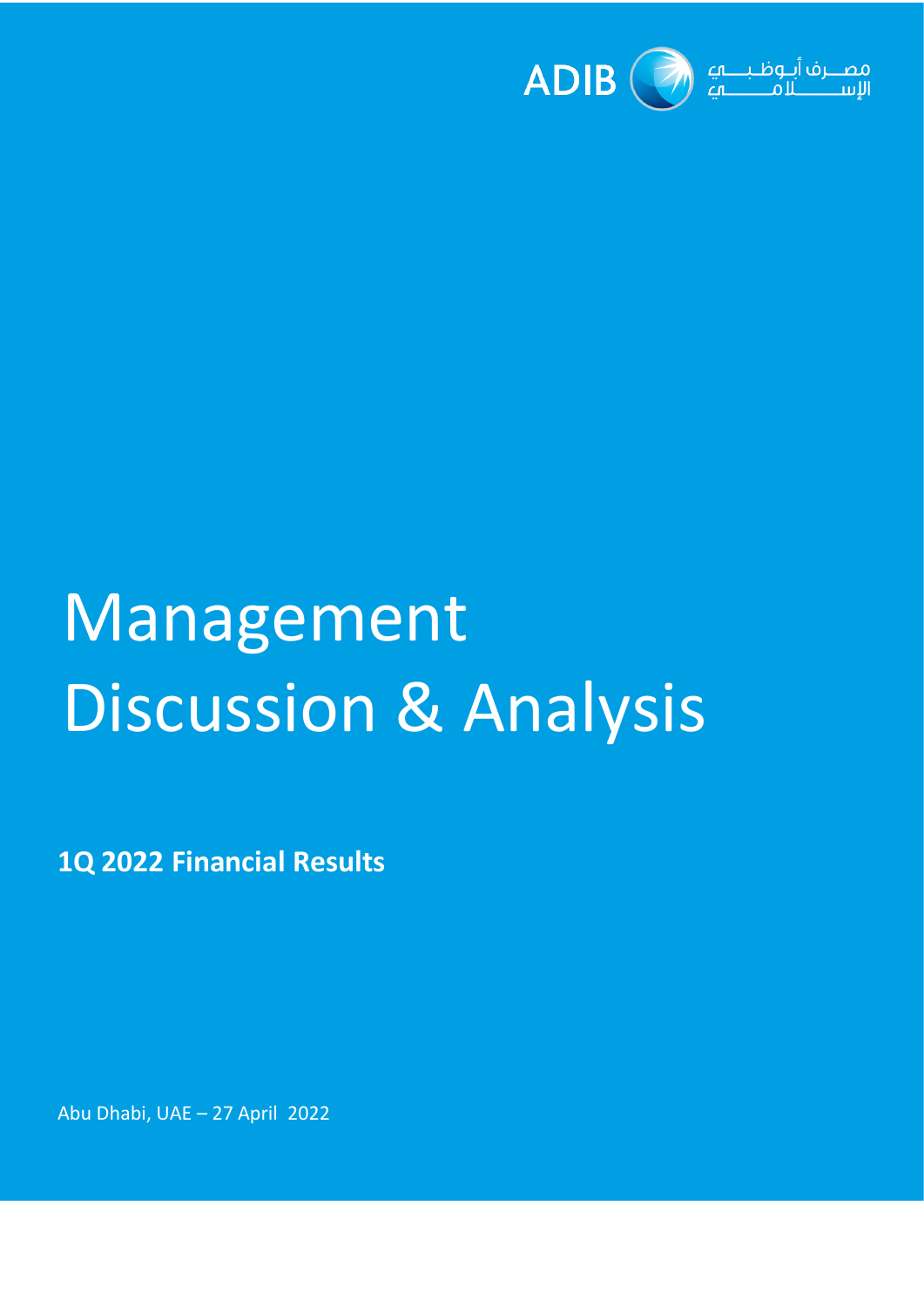

# **ADIB delivers a strong start to 2022 with y-o-y net profit growth of 18% to AED 715 million in Q1 2022**

#### **Strong Revenue growth and positive jaws 139bn** Total Assets **+6% 95bn 111bn 17.0%**  Gross Customer Financing **Deposits** Deposits **ROE +9% +8% 1.4bn** Revenues **+6% 577mn 113mn 715mn**  Expenses Impairments Net Income **-2% -15% +18% +210 bps**

- 18% increase in Net Profit to AED 715 million with ROE improving 210 basis points to 17.0%
- Revenue up 6% to AED 1.4 billion driven by 12% increase in non-funded income
- Effective cost control strategy leads to a reduction of 3.4 percentage points in Cost to Income ratio to 40.9%
- Improved economic outlook drives 15% Impairment decline, despite improved coverage on non-performing financing
- Steady balance sheet growth to AED 139 billion with 9% customer financing growth and 8% deposits growth
- Robust capital position with a common equity tier 1 ratio of 12.7%

Abu Dhabi Islamic Bank reported a year-on-year growth in **Net Profit** of 18% for the first quarter of 2022 to AED 715 million from AED 608 million in Q1 2021, resulting from solid top-line growth, continued optimization of the cost base and lower impairments. **Revenue** for Q1 2022 improved 6% to AED 1,409 million compared to AED 1,336 million last year. This arose from an 12% year-on-year increase in non-funded income to AED 620 million and 1% growth in funded income to AED 789 million, achieved despite the lower rate environment.

**Cost** discipline was maintained amid ongoing investment in digital initiatives with operating expenses declining 2% yearon-year to AED 577 million and the cost to income ratio improved 3.4 percentage points to 40.9%. **Impairments** declined 15% year-on-year to AED 113 million for the first quarter of 2022, reflecting an overall improvement in economic conditions. This reduction was achieved while improving the provision coverage of non-performing financing (including collaterals) by 9.2 percentage points to 121.1%.

**Total assets** increased 6% year-on-year to reach AED 139 billion, driven by 9% growth in gross **financing** and 18% in investments. Customer **deposits** rose 8% year-on-year to AED 111 billion from strong Current and Savings Accounts (CASA) and short-term Investments generation. ADIB maintained a robust **capital** position with a common equity tier 1 ratio of 12.7% and total capital adequacy ratio of 18.1%. Further, the bank's **liquidity** position was healthy and comfortably within regulatory requirements, with the advances to stable funding ratio at 86.6% and the eligible liquid asset ratio at 16.0%.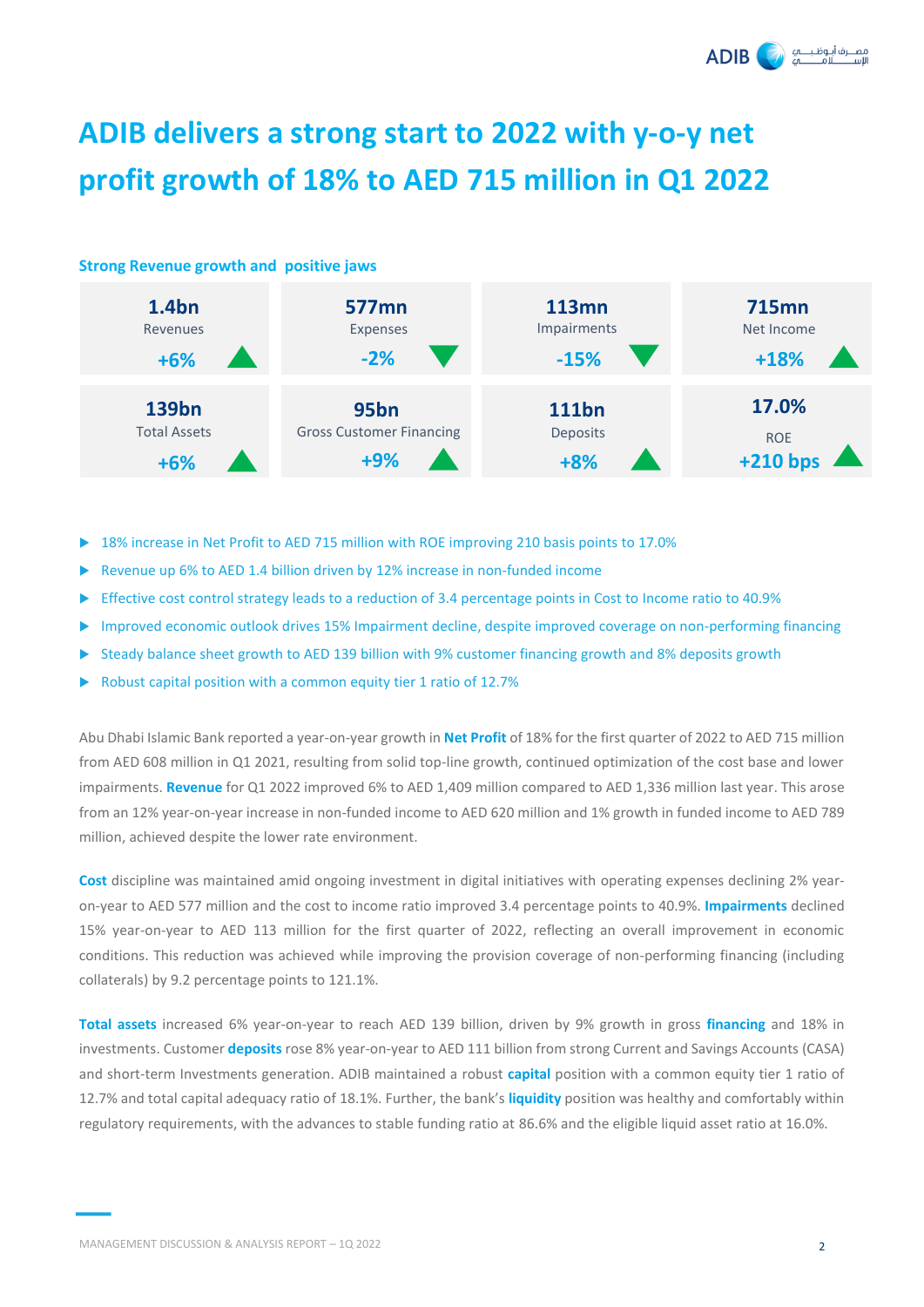



#### **H.E JAWAAN AWAIDAH AL KHAILI**

CHAIRMAN of ADIB

"We are encouraged by our financial results in the first quarter of 2022 as we continue to deliver strong operational performance across all our business lines. ADIB delivered robust year-on-year growth underscored by positive increases in our assets, revenues, and net profits while also maintaining a steady balance sheet growth, liquidity, and capital ratios. Our performance reflects solid momentum across our core businesses, an improved macroeconomic backdrop and is the outcome of our strategic review that was conducted to unlock value, drive growth, and prepare the Bank for the future. ADIB was able to make tangible progress against our strategic initiatives to drive business growth where we continued to accelerate investments in products, services, and technology. It is clear to us that the refreshed strategic priorities we set out in 2021 are right. Our ambition of delivering a 20 per cent return on equity remains as resolute as ever and we are working to accelerate it.

With our newly elected Board of Directors which includes prominent leaders in business, strategy, and the financial and banking services sector, our vision to be the world's most innovative Islamic bank is well on track as we are working on adopting innovative ideas to create value for all our stakeholders and bolstering ADIB's position as a leading bank in the Islamic banking sector.

As we look ahead, we do not believe the global macroeconomics challenges will curtail the local recovery. We see that the UAE economy will continue to improve. We remain confident that we are well positioned, via our multi-pronged growth strategy, to deliver strong results well into the future and to accomplish our objectives."



## **NASSER AL AWADHI**

GROUP CHIEF EXECUTIVE OFFICER- ADIB

"We had a very successful start into 2022 as we continued to see healthy underlying momentum across most of our businesses. The positive performance underscores our commitment to delivering the very best products and services to our customers and long-term value for our shareholders. Across our businesses, ongoing organic growth combined with good expense management drove growth in operating income. I am particularly pleased with our performance in generating robust fee income which led to year on year revenue growth of 6%.

" We continue to deliver on our 2025 growth strategy and our commitment to serving our clients and communities remains strong. We see opportunities for further growth. We know that customers' expectations are always changing so we will continue to think of innovative ways to offer them simple and convenient ways of banking that meet their needs. I am committed to building a better bank that will strengthen our stakeholders' confidence in us and improve our returns. We will continue to identify new growth areas and invest our resources there and enhance our infrastructure and risk management and controls to ensure that we operate in a safe and sound manner and serve our customers with excellence."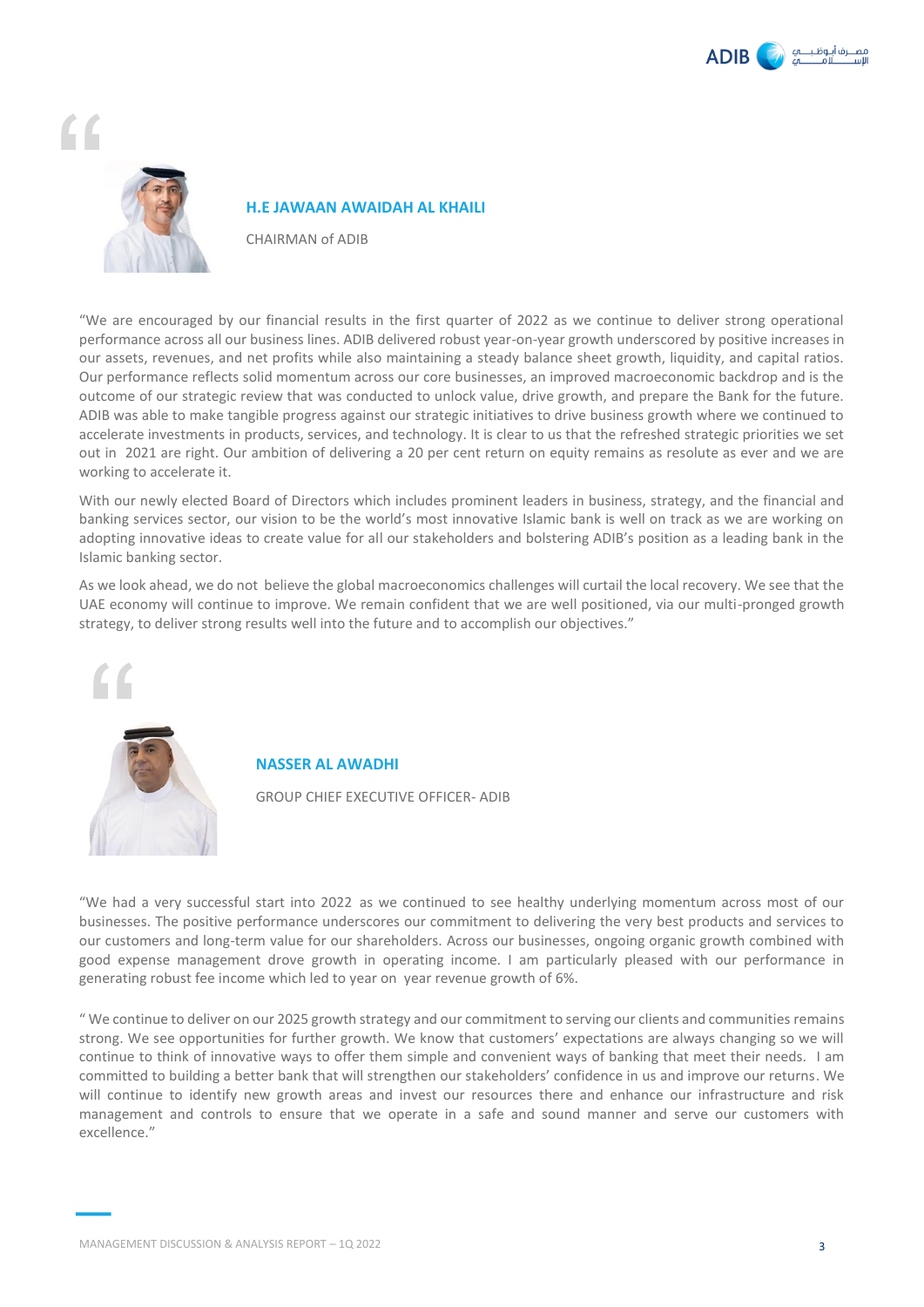

"We will launch new products that meet customers' needs across all financial stages in their lives.We will build on that momentum, attract new business segments, and enhance our brand and market position. We will also expand our digital market offering in line with our digital transformation strategy to become a digital-first financial institution. We are proud to see fast digital adoption across our retail and corporate segments, with more than 700,000 digitally enabled customers across ADIB's online banking platforms."





# **MOHAMED ABDELBARY**

GROUP CHIEF FINANCIAL OFFICER

"We have successfully built upon our momentum from last year and delivered a strong start to 2022. This quarter saw net profit growth of 18% year-on-year up to a healthy AED 715 million in Q1 2022. This performance was driven by a 6% increase in revenues and a 2% decrease in expenses, facilitating an impressive 17% return on equity. In addition to our solid fundamentals and prudent decision making, we witnessed a deposit growth of 8% and gross customer financing of 9% year-on-year. This stable performance is expected to continue throughout the year as we look towards improved economic conditions, evidenced by a 15% decline in impairments. It is evident that our strategic decisions to invest in our digital capabilities and improved customer experience are paying off as our cost to income ratio continues to improve by 3.4 percentage points to 40.9%.

"Our excellent performance this quarter is a reflection of our balanced approach to portfolio diversification and operational efficiency and resultant high asset quality and credit administration practices. Our balance sheet highlights our strong liquidity, and improved funding and capital ratios. As we look towards the future, we can expect to maintain our growth trajectory and previous successes."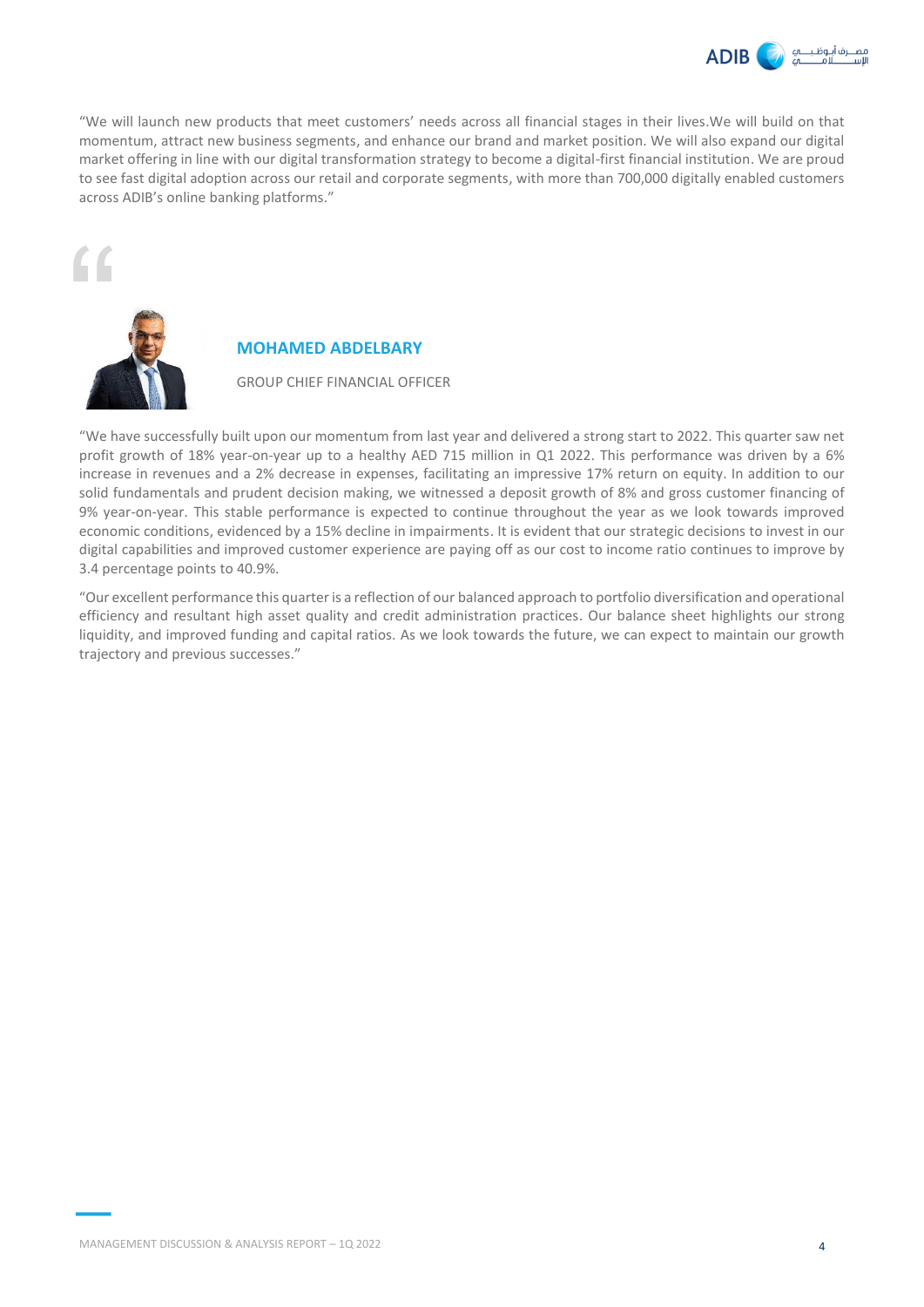

# **Group Financial Review**

# **Income statement**

| AED (mn)                                             | 1Q 2022        | 1Q 2021 | $\triangle$ % | 4Q 2021 | $\triangle$ % |
|------------------------------------------------------|----------------|---------|---------------|---------|---------------|
|                                                      |                |         |               |         |               |
| Gross revenue from funds                             | 876            | 874     | $+0.2%$       | 882     | $-1%$         |
| Distribution to depositors                           | (87)           | (90)    | $-3%$         | (82)    | $+6%$         |
| <b>Net revenue from funds</b>                        | 789            | 784     | $+1%$         | 800     | $-1%$         |
| Investment income                                    | 254            | 249     | $+2%$         | 328     | $-22%$        |
| Fees, commissions income, net                        | 288            | 241     | $+19%$        | 269     | $+7%$         |
| Foreign exchange income, net                         | 76             | 56      | $+36%$        | 65      | $+17%$        |
| Other income                                         | $\overline{2}$ | 5       | $-67%$        | 6       | $-70%$        |
| <b>Non-funded income</b>                             | 620            | 551     | $+12%$        | 667     | $-7%$         |
| <b>Total operating income</b>                        | 1,409          | 1,336   | $+6%$         | 1,467   | $-4%$         |
| Total operating expenses before impairment<br>charge | (577)          | (592)   | $-2%$         | (531)   | $+9%$         |
| Provision for impairment                             | (113)          | (134)   | $-15%$        | (203)   | $-44%$        |
| <b>Profit before zakat and income tax</b>            | 719            | 610     | $+18%$        | 733     | $-2%$         |
| Zakat and tax                                        | (4)            | (3)     | $+37%$        | (4)     | $-12%$        |
| <b>Profit after zakat and tax</b>                    | 715            | 608     | $+18%$        | 728     | $-2%$         |
| Non-controllable interest                            | (0.4)          | (0.2)   | $+67%$        | (1)     | $-43%$        |
| Profit attributable to equity holders of the bank    | 715            | 607     | $+18%$        | 728     | $-2%$         |
|                                                      |                |         |               |         |               |
| EPS                                                  | 0.17           | 0.14    | $+21%$        | 0.19    | $-12%$        |
| Net profit margin - YTD                              | 2.92%          | 3.15%   | $-23bps$      | 3.25%   | $-33bps$      |
| Cost to income ratio                                 | 40.9%          | 44.3%   | $-3.4$ ppts   | 36.2%   | $+4.7$ ppts   |
| Cost of risk - YTD                                   | 0.44%          | 0.63%   | $-19bps$      | 0.99%   | $-55bps$      |
| ROAE - YTD                                           | 17.0%          | 14.9%   | $+210bps$     | 14.3%   | $+278bps$     |
| ROAA - YTD                                           | 2.13%          | 1.92%   | $+21bps$      | 1.76%   | $+37bps$      |

- **Group net profit** grew 18% in Q1 2022 to AED 715 million compared to AED 608 million in Q1 2021. This was driven by solid growth in revenues, improved operating efficiency and lower overall impairments compared to the previous year.
- **Revenues:** The rebound in the UAE economic activity and an improvement in business momentum lifted **revenues** by 6% in Q1 2022 to AED 1,409 million versus AED 1,336 million in Q1 2021.
- **Funded income** rose 1% year-on-year to reach AED 789 million as 9% growth in average earning assets was partly offset by a 23 basis points moderation in the net profit margin to 2.92%. This margin decline mainly resulted from the lower rate environment which reduced financing yields. This was however partly offset by an improvement in the cost of funding of 4 basis points year-on-year. Despite the lower year-on-year net profit margin, ADIB preserves one of the highest margins in the market, supported by one of the lowest costs of funds in the market.
- **Non-funded income** increased by 12% year-on-year to AED 620 million for Q1 2022, resulting from 19% growth in fees and commission income, 2% growth in investment income, and 36% improvement in foreign exchange income.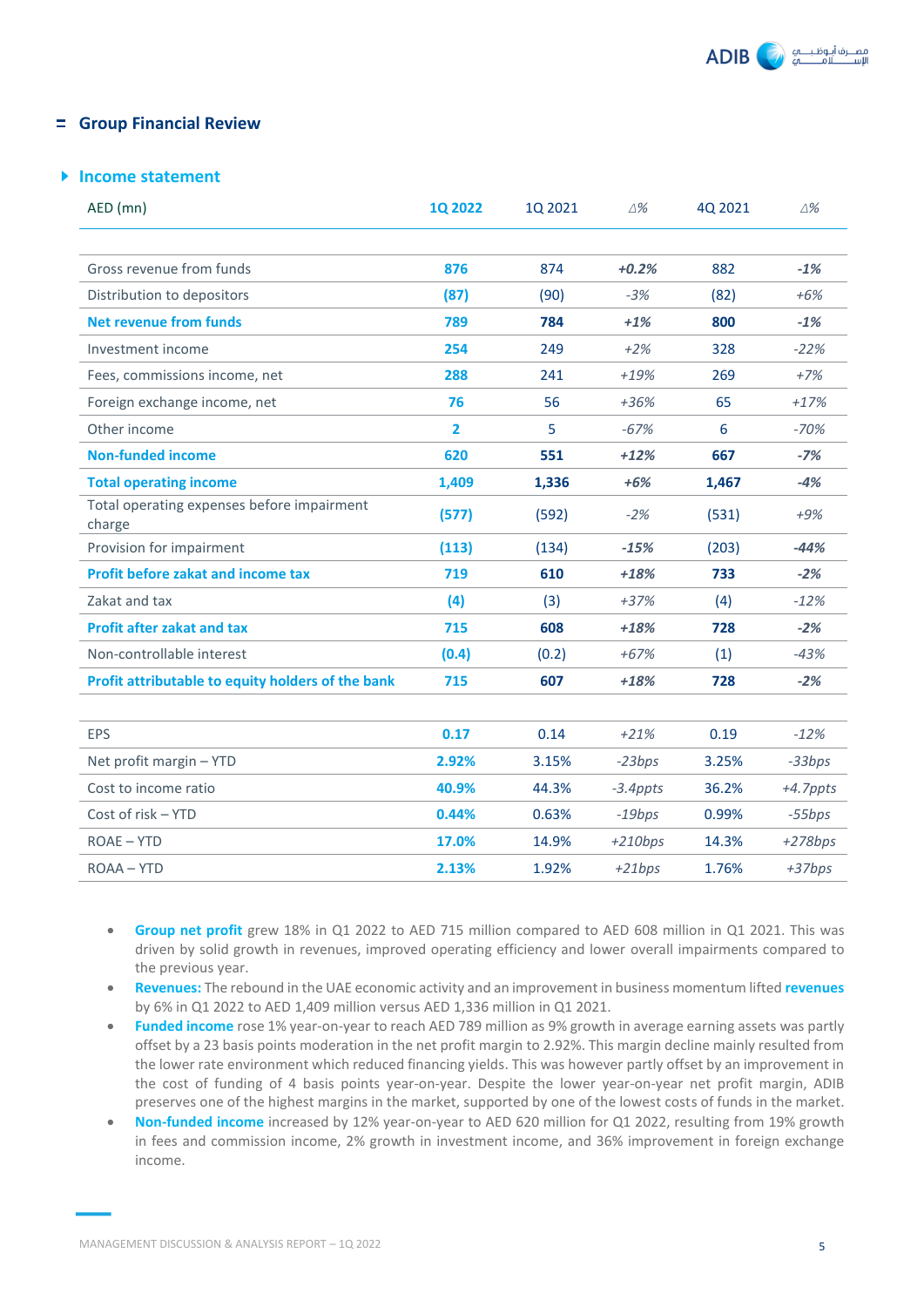

- Overall revenues were supported by growth in **new customers** of approximately 30,000 during Q1 2022, evidencing ADIB's emphasis on long-term customer relationships and the delivery of superior customer service.
- Successful implementation of cost initiatives and the efficacy of the digital strategy resulted in a 2% improvement in **operating expenses** to AED 577 million compared to Q1 2021, leading to an improvement in the cost-to-income ratio of 3.4 percentage points year-on-year to 40.9%. Cost initiatives included optimisation of branch network , renegotiation of premises leases and ongoing management of natural staff attrition.
- The **net impairment charge** for the year decreased by 15% year-on-year to AED 113million, lowering the **cost of risk** by 19 basis points year-on-year to 0.44%. This reflected improvements in the micro-and macro-economic environment and was achieved while improving the **provision coverage** of non-performing financing (including collaterals) by 9.2 percentage points to 121.1%.

# **Balance Sheet**

| AED (mn)                                               | <b>1Q 2022</b> | 1Q 2021 | $\triangle \%$ |
|--------------------------------------------------------|----------------|---------|----------------|
|                                                        |                |         |                |
| Cash and balances with central banks                   | 17,432         | 19,864  | $-12%$         |
| Due from financial institutions                        | 4,457          | 4,232   | $+5%$          |
| Customer financing, net                                | 90,224         | 83,082  | +9%            |
| Investments                                            | 17,139         | 14,467  | $+18%$         |
| Investment in associates                               | 1,593          | 1,337   | $+19%$         |
| Investment and development properties                  | 1,999          | 2,020   | $-1%$          |
| Other assets                                           | 5,740          | 5,692   | $+1%$          |
| <b>Total assets</b>                                    | 138,583        | 130,694 | $+6%$          |
| Due to financial institutions                          | 3,619          | 4,249   | $-15%$         |
| Depositors' accounts                                   | 110,808        | 103,069 | $+8%$          |
| <b>Other liabilities</b>                               | 4,271          | 3,541   | $+21%$         |
| <b>Total liabilities</b>                               | 118,699        | 110,859 | $+7%$          |
| Share capital                                          | 3,632          | 3,632   | $\overline{a}$ |
| Retained earnings                                      | 6,109          | 6,304   | $-3%$          |
| Other reserves                                         | 5,378          | 5,133   | $+5%$          |
| <b>Equity attributable to shareholders of the bank</b> | 15,119         | 15,069  | $+0.3%$        |
| Tier 1 sukuk                                           | 4,754          | 4,754   | $\frac{1}{2}$  |
| Non - controllable interest                            | 12             | 11      | $+4%$          |
| Equity attributable to equity holders of the bank      | 19,885         | 19,835  | $+0.3%$        |
|                                                        |                |         |                |
| Customer financing, gross                              | 95,198         | 87,207  | $+9%$          |
| Non-performing financing                               | 8,355          | 7,746   | $+8%$          |
| <b>NPA</b> ratio                                       | 8.8%           | 8.9%    | $-11bps$       |
| NPA coverage ratio                                     | 68.7%          | 60.1%   | +8.6ppts       |
| NPA coverage ratio with collaterals                    | 121.1%         | 111.9%  | +9.2ppts       |
| Risk weighted assets                                   | 110,085        | 99,648  | $+10%$         |
| Core Equity Tier 1 Ratio                               | 12.7%          | 13.3%   | -69bps         |
| Tier 1 Ratio                                           | 17.0%          | 18.1%   | $-114bps$      |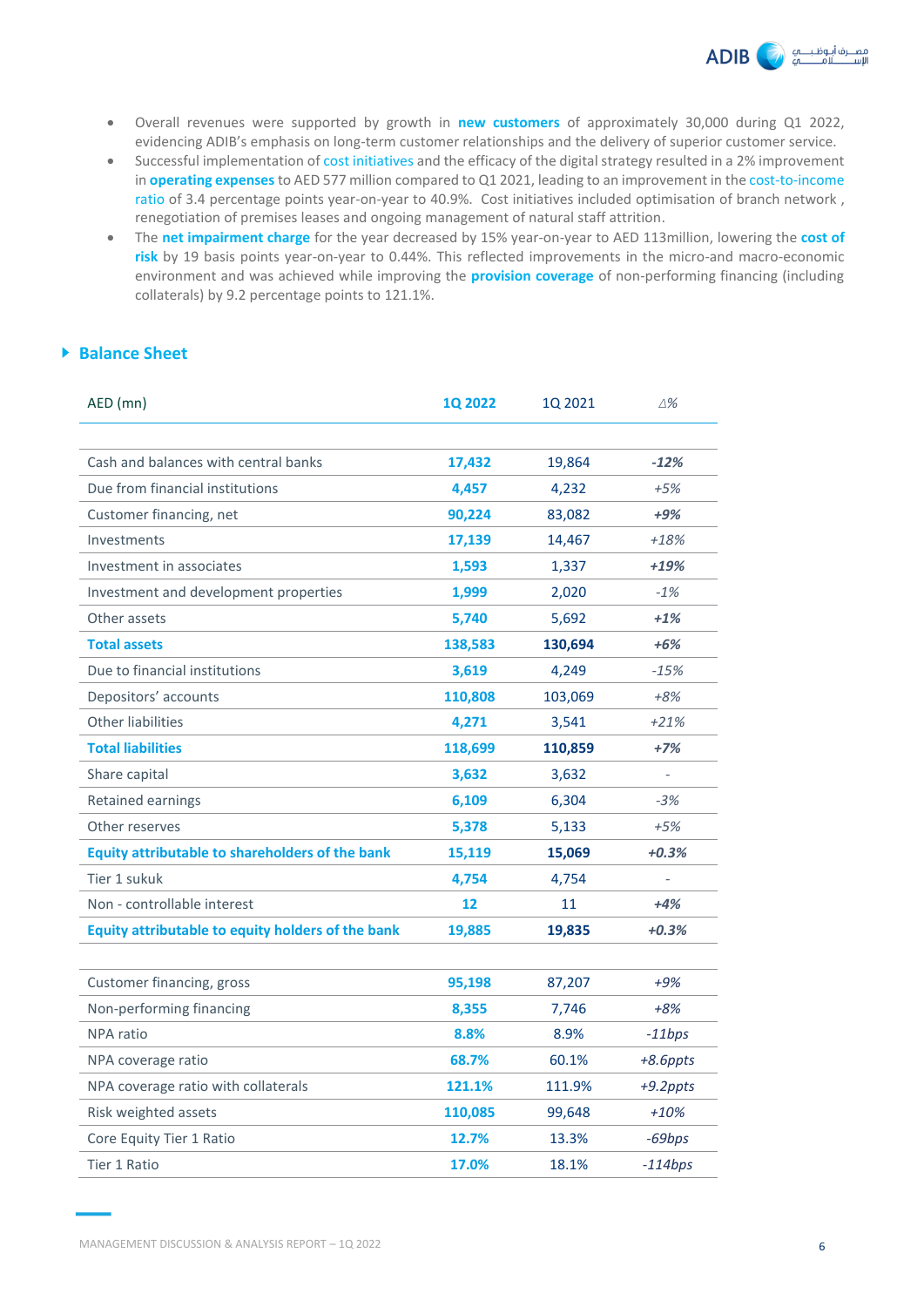

| Capital Adequacy Ratio              | 18.1% | 19.2% | $-113bps$   |
|-------------------------------------|-------|-------|-------------|
| Loans to deposit ratio              | 81.4% | 80.6% | +0.8ppts    |
| Advances to stable fund ratio (AFR) | 86.6% | 84.4% | $+2.2$ ppts |
| Eligible Liquid Asset Ratio (ELAR)  | 16.0% | 20.9% | -4.9ppts    |

- **Total assets** reached AED 138.6 billion as at 31 March 2022, an increase of 6% from 31 March 2021 , driven by a growth in net financing and growth of the investment portfolio.
- Gross customer **financing** increased 9% year-on-year to AED 95.2 billion from 25% growth in financing to Government and public sector enterprises, while the private banking and retail financing portfolios grew by 6% and 5% respectively.
- The bank's **investment** portfolio increased 18% at Q1 2022 to AED 17.1 billion
- Customer **deposits** amounted to AED 111 billion as of 31 March 2022, up 8% from 31 March 2021 as CASA deposits increasing by 10% to AED 102.2 billion comprising 92% of total customer deposits.
- **Non-performing financing** totaled AED 8.4 billion in Q1 2022 compared to AED 7.7 billion in Q1 2021, reflecting a challenging operating environment and translating to a non-performing financing ratio of 8.8% versus 8.9% as at Q1 2021.
- ADIB continued to maintain a healthy liquidity position with an advances to stable funding ratio at 86.6% compared with 84.4% at Q1 2021, while the eligible liquid asset ratio was 16.0% as at 31 March 2022 versus 20.9% at Q1 2021.
- The bank further maintained a robust **capital position** with the common equity tier 1 ratio at 12.7%, a tier 1 ratio of 17.0% and capital adequacy ratio of 18.1% as at 31 March 2022, comfortably exceeding regulatory requirements prescribed by the UAE Central Bank until 31 March 2022 of 11.5% as part of capital relief buffers under TESS.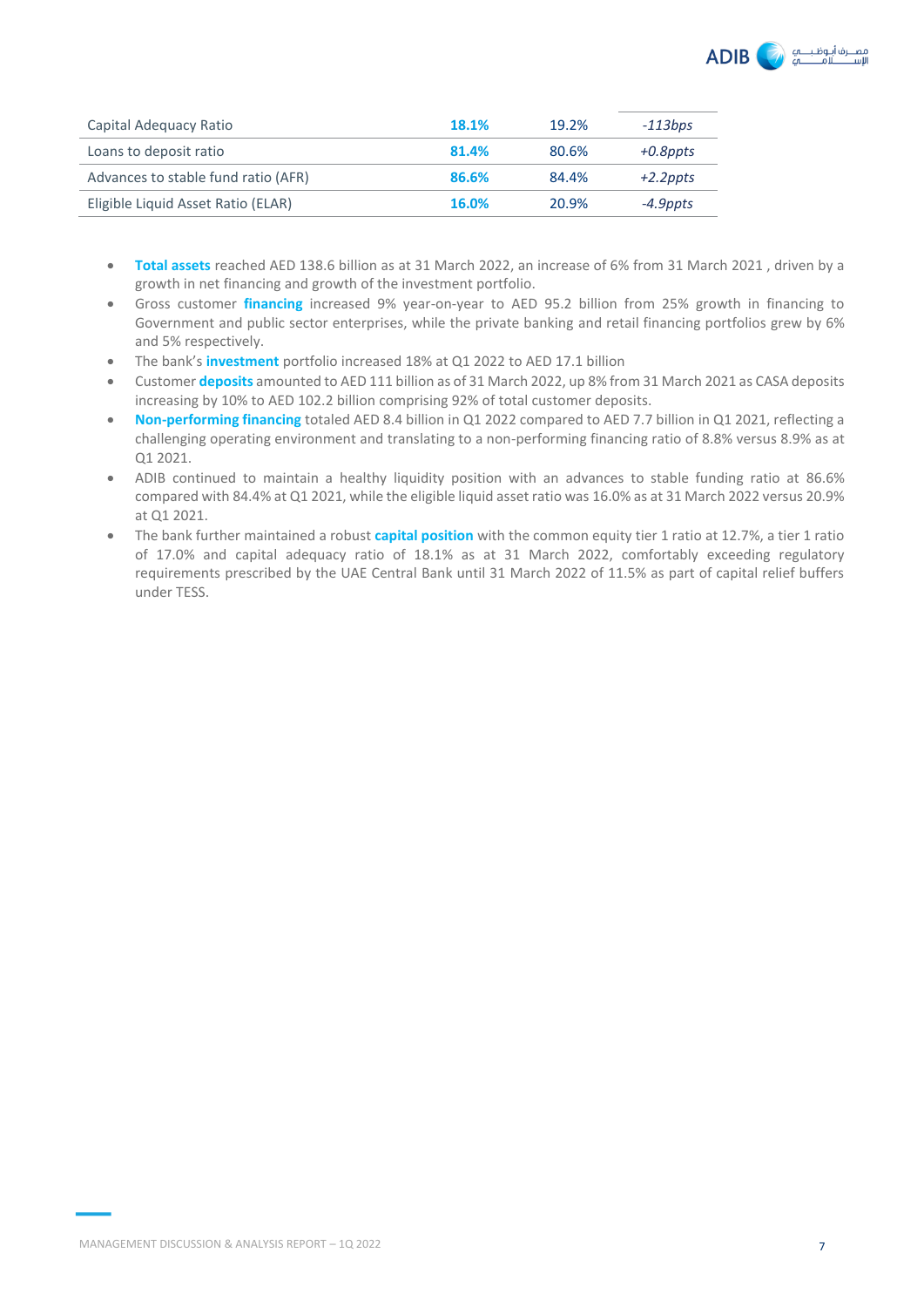

# **Fig. 2** Segmental Performance Review

# **Retail Banking Group**

#### **Income statement**

| AED (mn)                                 | 1Q 2022 | 10 2021     | $\triangle$ %            | 40 2021     | $\triangle$ %            |
|------------------------------------------|---------|-------------|--------------------------|-------------|--------------------------|
|                                          |         |             |                          |             |                          |
| Funded income                            | 630     | 629         | $+0.2%$                  | 620         | $+2%$                    |
| Non-funded income                        | 160     | 170         | $-6%$                    | 151         | $+6%$                    |
| <b>Total operating income</b>            | 789     | 799         | $-1%$                    | 771         | $+2%$                    |
| Operating expenses excluding impairments | (453)   | (459)       | $-1%$                    | (439)       | $+3%$                    |
| Impairment charge                        | (6)     | (65)        | $-91%$                   | (11)        | $-45%$                   |
| <b>Profit before tax and zakat</b>       | 331     | 274         | $+20%$                   | 321         | $+3%$                    |
| Tax and Zakat                            | 0       | $\mathbf 0$ | $\overline{\phantom{a}}$ | $\mathbf 0$ | $\overline{\phantom{a}}$ |
| <b>Profit after tax and zakat</b>        | 331     | 274         | $+20%$                   | 321         | $+3%$                    |
|                                          |         |             |                          |             |                          |
| Cost income ratio                        | 57.4%   | 57.5%       | $-0.1$ ppts              | 57.0%       | $+0.4$ ppts              |
| Cost of risk                             | 0.05%   | 0.55%       | $-50bps$                 | 0.09%       | $-4bps$                  |
| <b>Balance Sheet</b>                     |         |             |                          |             |                          |
| $AED$ (mn)                               | 1Q 2022 | 1Q 2021     | $\triangle \%$           |             |                          |
|                                          |         |             |                          |             |                          |
| Financing, gross                         | 49,814  | 47,481      | $+5%$                    |             |                          |
| Depositors' accounts                     | 77,385  | 72,696      | $+6%$                    |             |                          |

- ADIB's Retail Banking Group ('Retail Banking'), is the leading bank for UAE nationals and a critical growth engine for ADIB. Retail Banking delivered a resilient performance, generating AED 331 million of **net profit** in Q1 2022, a 20% increase over the same period last year. In addition, Retail Banking continued strengthening their customer propositions and improving channel productivity, resulting in improved sales momentum for cards and 5% yearon-year growth in gross **financing** to AED 49.8 billion as at 31 March 2022.
- Despite encouraging financing growth, **revenue** for Retail Banking declined 1% year-on-year to AED 789 million from lower profit margins resulting from the lower rate environment.
- **Operating expenses** in Q1 2022 declined 1% year-on-year, reflecting cost optimisation initiatives, and continued focus on process simplification and automation to improve efficiency and deliver better customer experiences.
- The strategic focus on delivering an excellent customer experience enabled Retail Banking to expand its customer base by approximately 30,000 customers in Q1 2022. **Deposits** also grew by 6% year-on-year, outperforming the market on deposit growth. This is a testament to the Bank's strong UAE national and Emirati-focused strategy, which is at the core of the Retail Banking business.
- On **digital**, the bank continued to introduce industry-leading digital capabilities, redesign the client experience, and enabled its customers to bank anytime, anywhere, on their preferred channels. The provision of the new digital remote sales platform allowed customers to interact remotely, driving significant sales across consumer finance products.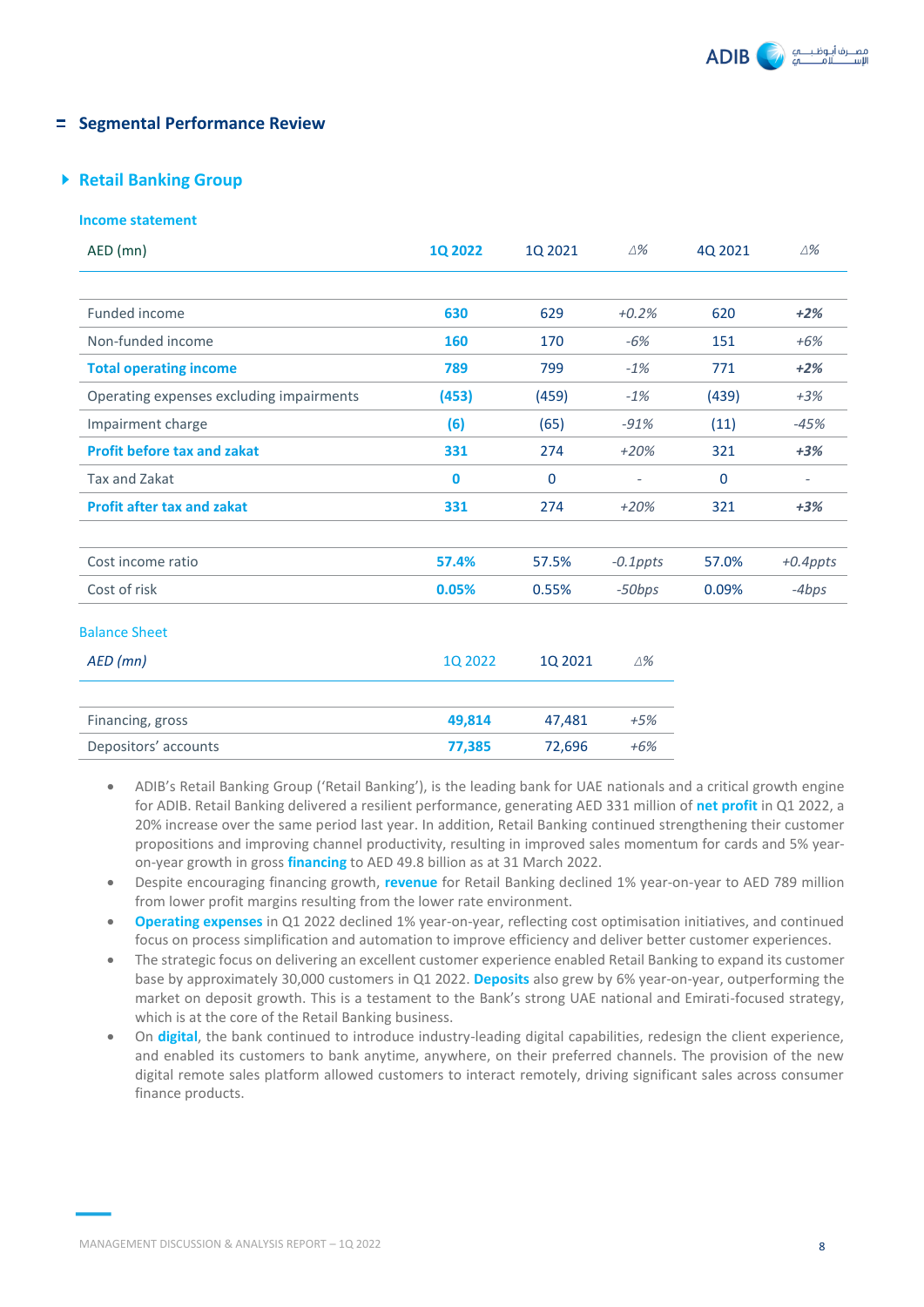

# **Wholesale Banking Group**

#### **Income statement**

| AED (mn)                                 | <b>1Q 2022</b> | 10 2021 | $\triangle\%$ | 40 2021 | $\Delta\%$  |
|------------------------------------------|----------------|---------|---------------|---------|-------------|
|                                          |                |         |               |         |             |
| Funded income                            | 145            | 144     | $+1%$         | 152     | $-4%$       |
| Non-funded income                        | 77             | 49      | $+56%$        | 93      | $-18%$      |
| <b>Total operating income</b>            | 222            | 193     | $+15%$        | 245     | $-9%$       |
| Operating expenses excluding impairments | (68)           | (68)    | $-1%$         | (73)    | $-7%$       |
| Impairment charge                        | (90)           | (31)    | +188%         | (164)   | $-45%$      |
| <b>Profit before tax and zakat</b>       | 64             | 93      | $-31%$        | 8       | +690%       |
| Tax and Zakat                            | (2)            | (1)     | $+66%$        | (2)     | $-11%$      |
| <b>Profit after tax and zakat</b>        | 62             | 92      | $-32%$        | 6       | +985%       |
|                                          |                |         |               |         |             |
| Cost income ratio                        | 30.5%          | 35.6%   | $-5.0$ ppts   | 29.8%   | $+0.7$ ppts |
| Cost of risk                             | 0.95%          | 0.38%   | $+56bps$      | 1.78%   | $-83bps$    |
| <b>Balance Sheet</b>                     |                |         |               |         |             |
| AED (mn)                                 | 1Q 2022        | 1Q 2021 | $\triangle$ % |         |             |
| Financing, gross                         | 38,004         | 32,527  | $+17%$        |         |             |
| Depositors' accounts                     | 21,878         | 19,135  | $+14%$        |         |             |

- The Wholesale Banking Group ('WBG') saw a decline in **net profit** by 32% driven by an increase in impairments by 188%. Gross customer **financing** grew by 17% year-on-year to AED 38.0 billion, as a result of a rebound in economic activity and market sentiment, as well as strong momentum in deal execution. The Global Transaction Banking (GTB) team continued to make progress on its transformation journey, offering digitally enabled and innovative solutions to clients.
- **Revenues** for WBG for Q1 2022 increased 15% year-on-year to AED 222 million.
- WBG's **impairment charge** for the period amounted to AED 90 million, a 188% increase relative to the corresponding Q1 2021.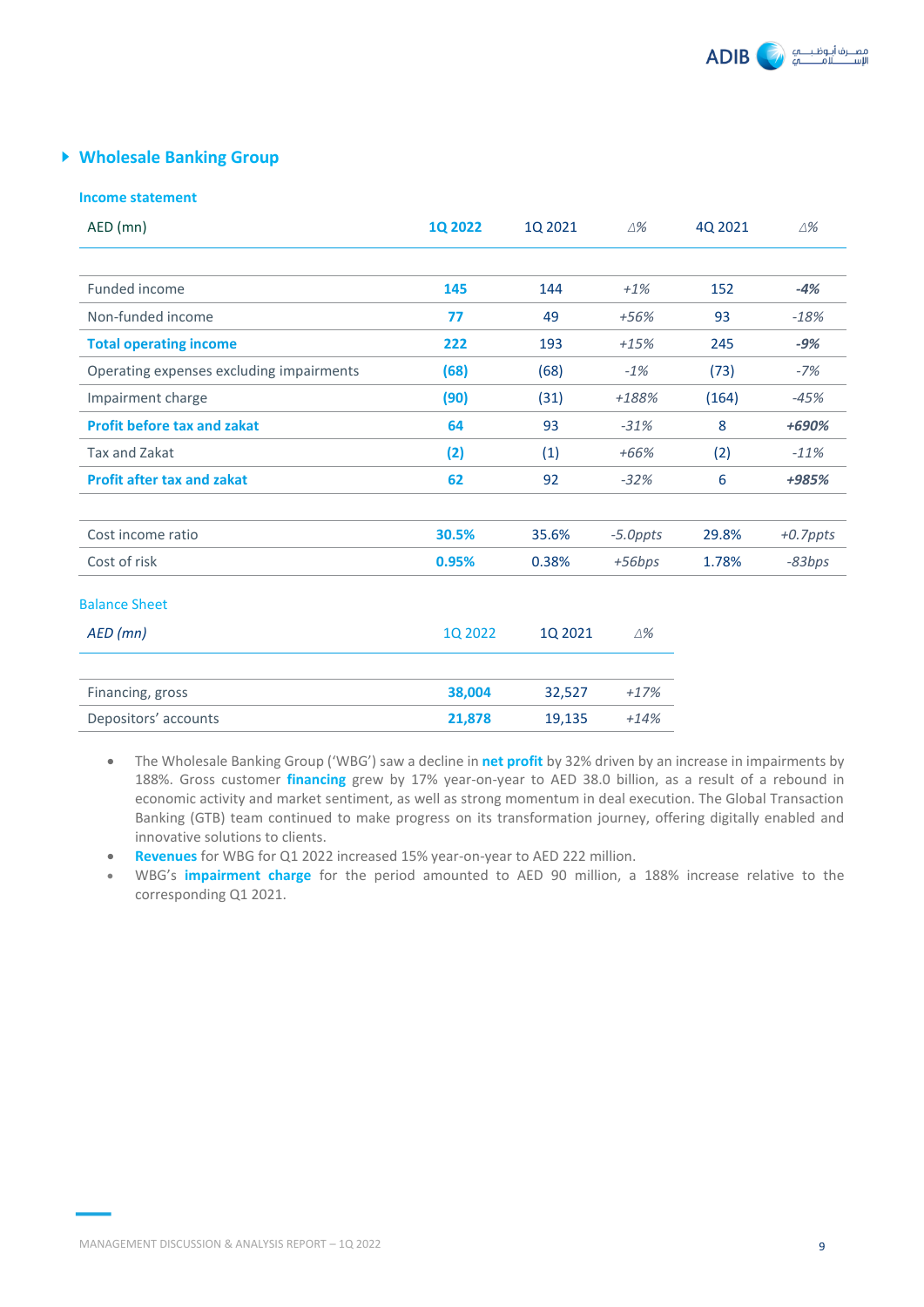

# **Treasury**

# **Income statement**

| AED (mn)                                 | <b>1Q 2022</b> | 1Q 2021      | ∆%                       | 4Q 2021     | $\Delta\%$  |
|------------------------------------------|----------------|--------------|--------------------------|-------------|-------------|
|                                          |                |              |                          |             |             |
| Funded income                            | (49)           | (41)         | $-18%$                   | (26)        | $-86%$      |
| Non-funded income                        | 253            | 252          | $+0.1%$                  | 207         | $+22%$      |
| <b>Total operating income</b>            | 204            | 211          | $-3%$                    | 181         | $+13%$      |
| Operating expenses excluding impairments | (10)           | (10)         | $+0.2%$                  | (11)        | -8%         |
| Impairment charge                        | (6)            | 1            | +510%                    | 3           | $+274%$     |
| <b>Profit before tax and zakat</b>       | 188            | 202          | $-7%$                    | 173         | $+9%$       |
| Tax and Zakat                            | $\bf{0}$       | $\mathbf{0}$ | $\overline{\phantom{a}}$ | $\mathbf 0$ |             |
| <b>Profit after tax and zakat</b>        | 188            | 202          | $-7%$                    | 173         | $+9%$       |
|                                          |                |              |                          |             |             |
| Cost income ratio                        | 4.9%           | 4.7%         | $+0.2$ ppts              | 6.0%        | $-1.1$ ppts |
| Investment Yield                         | 3.75%          | 5.56%        | $-181bps$                | 4.00%       | $-24bps$    |

# Balance Sheet

| AED (mn)             | 10 2022 | 10 2021 | $\triangle \%$ |
|----------------------|---------|---------|----------------|
| Investments          | 17,139  | 14.467  | $+18%$         |
| Depositors' accounts | 2.684   | 2.807   | $-4%$          |
|                      |         |         |                |

ADIB's Treasury department saw decline of 7% in **net profit** to AED 188 million year-on-year due to an increase in impairments by 510% from the previous year. **Revenue** for the period also declined by 3% year-on-year to AED 204 million.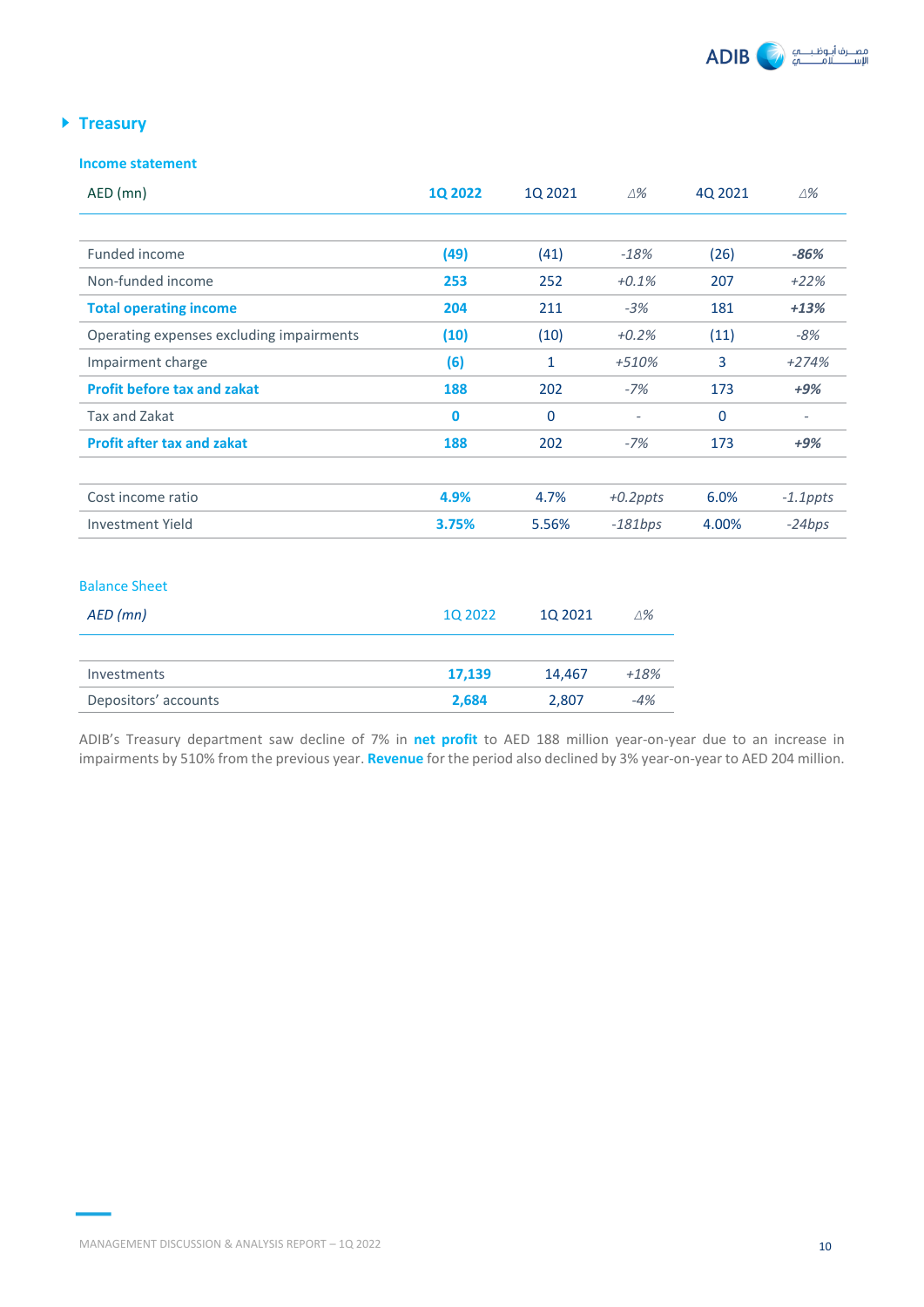

# **Strategy and Outlook**

## **Strategy**

The global banking industry is currently experiencing an unprecedented era of transformation and opportunity. The global drive towards digitalization and Fintech disintermediation is well underway, leading to both increased regulatory liberalization and pressures. At the same time, the Covid pandemic has accelerated the adoption of digital products and services and structurally altered working patterns and economic fundamentals, leading to a lower rate and growth environment. Finally, sustainability has become a central theme for consumers, communities, employees and Governments globally and matters of diversity, climate change, staff wellbeing and governance, amongst other, are now critical success factors for corporations and their stakeholders.

Against this backdrop, ADIB conducted its 5-year strategic review which defined the bank's renewed purpose of becoming a lifelong partner for our clients, community and colleagues. Furthermore, ADIB's vision revamped to be the world's most innovative Islamic bank.

The bank's new 2025 strategy is built upon 4 strategic pillars:

**Continuous Innovation** of new Sharia-compliant banking products that will allow the bank to support customers across the retail, SME and corporate landscape remains a key tenant of the Bank's strategy. This will be supported by the training and development of Islamic banking experts. Additionally, the bank will re-engineer the delivery of products and services and plans to launch innovative digital ventures and new business models.

ADIB's strategy is **Segment Focused**, building on its existing strength in the Emirati retail segment while attracting and developing new business segments where the bank can grow profitably. In this respect, a core focus area includes developing an ecosystem to support Emirati customers across all financial stages in their lives and expanding customer propositions and product offerings across large, medium and small corporations.

**Digital Excellence** remains at the heart of the 2025 strategy and the bank strives to become a digital-first financial institution. ADIB aims to elevate customer convenience through its digital platforms and become a data-driven organization by leveraging advanced analytics and artificial intelligence. At the same time, ADIB will build a modern technology foundation and new digital tools and capabilities for staff to enable seamless, digital processing and front-line delivery, while creating a future-proof workforce.

Finally, ADIB is planning to embed sustainability and ESG frameworks into the existing Islamic banking DNA to ensure a **Sustainable Future** for the bank, its employees, and the customers and wider community it serves. Under this pillar, ADIB will create a more comprehensive ESG risk framework and policies, develop a Group sustainability strategy and roadmap and foster existing talents in the organization.

The central objective underpinning the revamped strategy is a commitment to driving value for our stakeholders and the bank's 2025 strategic targets include reaching a return on equity of 20%, doubling net profit, achieving a cost-to-income ratio below 36%, being ranked first in customer experience measured with the Net Promotor Scores (NPS) and driving digitalization to more than 85% Straight-Through-Processing (STP).

# **Digital and Innovation**

ADIB's focus on continuous innovation and digital excellence are core tenents of the revamped 2025 strategy. The number of digitally active customers has increased steadily over the past year. Currently, the bank has 65% of its customers digitally active.

In addition, ADIB continued to strengthen its digital banking capabilities over the period, with a host of new initiatives driving improved adoption and usage rates of its digital services. The bank announced the launch of a new Wealth Management digital platform. ADIB also continues to provide customers with convenient remote account opening services through a government-linked facial recognition system.